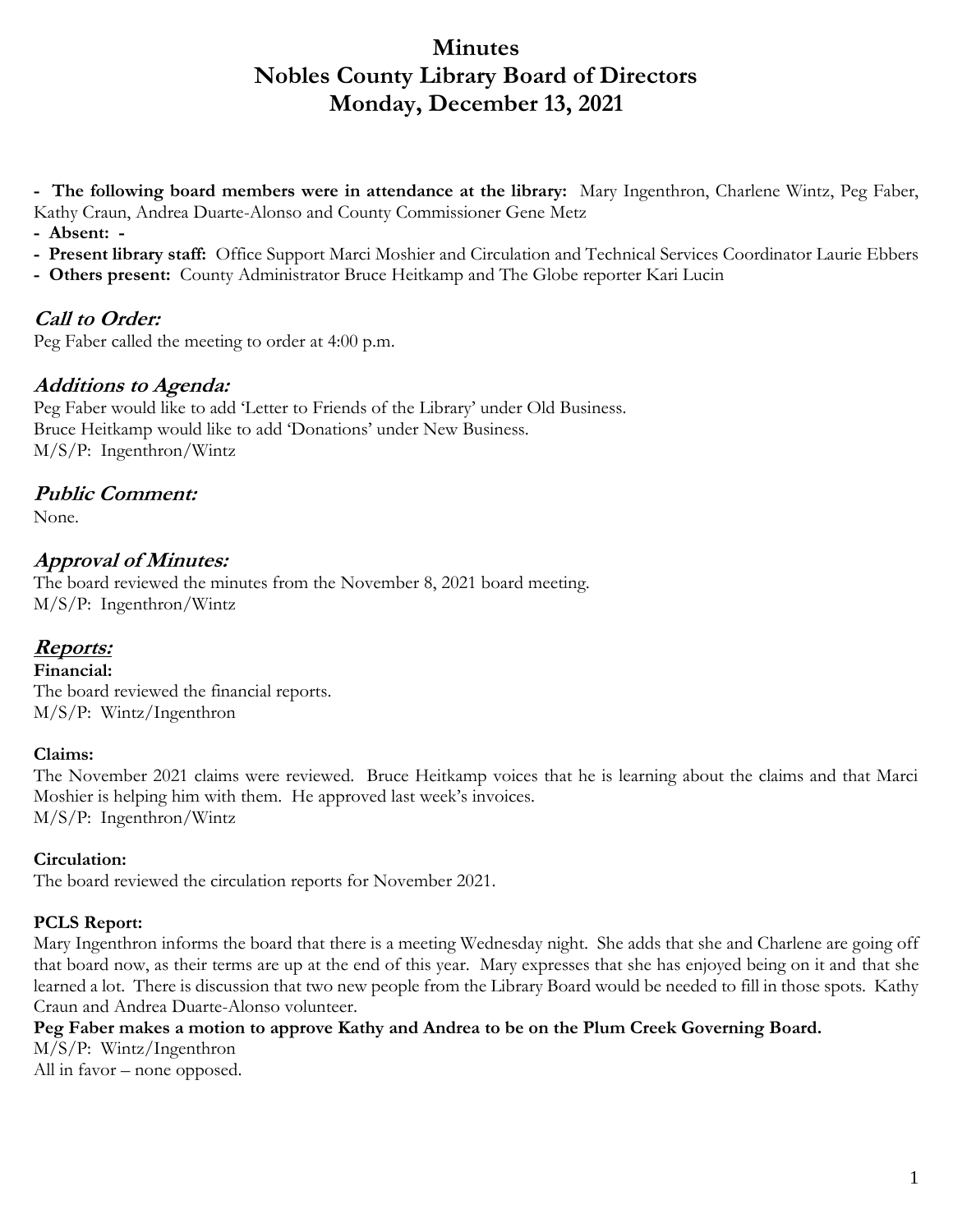## **Old Business:**

### **Nobles County Library Board Terms Ending**

o The board discusses again that Mary Ingenthron and Charlene Wintz are done at the end of the year. Mary and Charlene both voice that they have talked to people but either there is no response or they are not interested. Katie Kouba has been mentioned before. Andrea Duarte-Alonso is going to follow up with Katie via e-mail.

## **New Business:**

### **Letter to the Friends of the Library**

- o Peg Faber has written a draft of a letter to the Friends of the Library, as was discussed in last month's Library Board meeting. The Library Board would like to continue to improve communication with the Friends of the Library and are requesting minutes of each meeting since 2014, a copy of each audit since 2014 and a copy of their By-Laws, as nothing has been received from them since 2014.
- o The board discusses minor corrections to the letter.
- o **By consensus, the language of the letter was acknowledged by the board.**
- o The original letter will be sent in the mail to the Friends of the Library and a copy will be placed in their folder at the library's front desk. The letter will also sent to Bruce Heitkamp, Gene Metz and David Bradford. (copy attached)

### **Temporary Library Management**

o Bruce Heitkamp states that he cannot give a lot of details but voices that he will be more evident here. He adds that things will transpire and communications will be forwarded from there; they are simply looking into some things. Bruce continues that Marci Moshier is helping him with the financial side and Laurie Ebbers is helping him with hours and payroll. Bruce has had an opportunity to sit down with all of the library staff and says that we have a wonderful team. He praises the staff by saying that he is pleased we have the staff members that we have here and that they are truly good at what they do and they know their jobs. Kathy Craun expresses that they've always said that our biggest asset is the staff. Bruce would like anyone with any questions or concerns to talk to him and adds that when the time is right there will be more communication. Kathy Craun voices that she has been involved in personnel things before and respects that Bruce is taking care of that and that confidentiality is upheld.

### **Donations**

- o Bruce Heitkamp tells the Board that David Palmer made a small table for the Youth Room.
	- *BE IT RESOLVED by the NOBLES COUNTY LIBRARY GOVERNING BOARD that the Nobles County Library does hereby graciously accept the donation of a small table from David Palmer, and further, that the Board does hereby extend its sincere gratitude for the donation. WHEREUPON the above resolution was adopted at the Nobles County Library Board meeting this December 13, 2021.*
	- M/S/P: Wintz/Duarte-Alonso
- o Bruce Heitkamp also voices that the Worthington Garden Club paid for some gardening books, with the total being \$41.58.
	- **BE IT RESOLVED by the NOBLES COUNTY LIBRARY GOVERNING BOARD that the Nobles County** *Library does hereby graciously accept the donation of gardening books totaling \$41.58 from the Worthington Garden Club, and further, that the Board does hereby extend its sincere gratitude for the donation. WHEREUPON the above resolution was adopted at the Nobles County Library Board meeting this December 13, 2021.*
	- M/S/P: Duarte-Alonso/Craun
- **2022 – Library Board Meeting Schedule**

o The 2022 Library Board meeting dates are reviewed and approved by the Board. M/S/P: Duarte-Alonso/Wintz

- **2022 – Proposed Saturdays to Close Near Holidays**
	- The 2022 proposed Saturdays to close near holidays are reviewed. Veteran's Day falls on a Friday this year and there was a question of possibly closing the day after. The board approves the following Saturdays to be closed near the holidays:
		- Memorial Day, Independence Day, Labor Day, Worthington Turkey Day (Wgtn Only), Veteran's Day, Thanksgiving, Christmas and New Year's Day.
		- Note: Adrian Library is only open on Saturdays Labor Day to Memorial Day.
		- M/S/P: Wintz/Craun